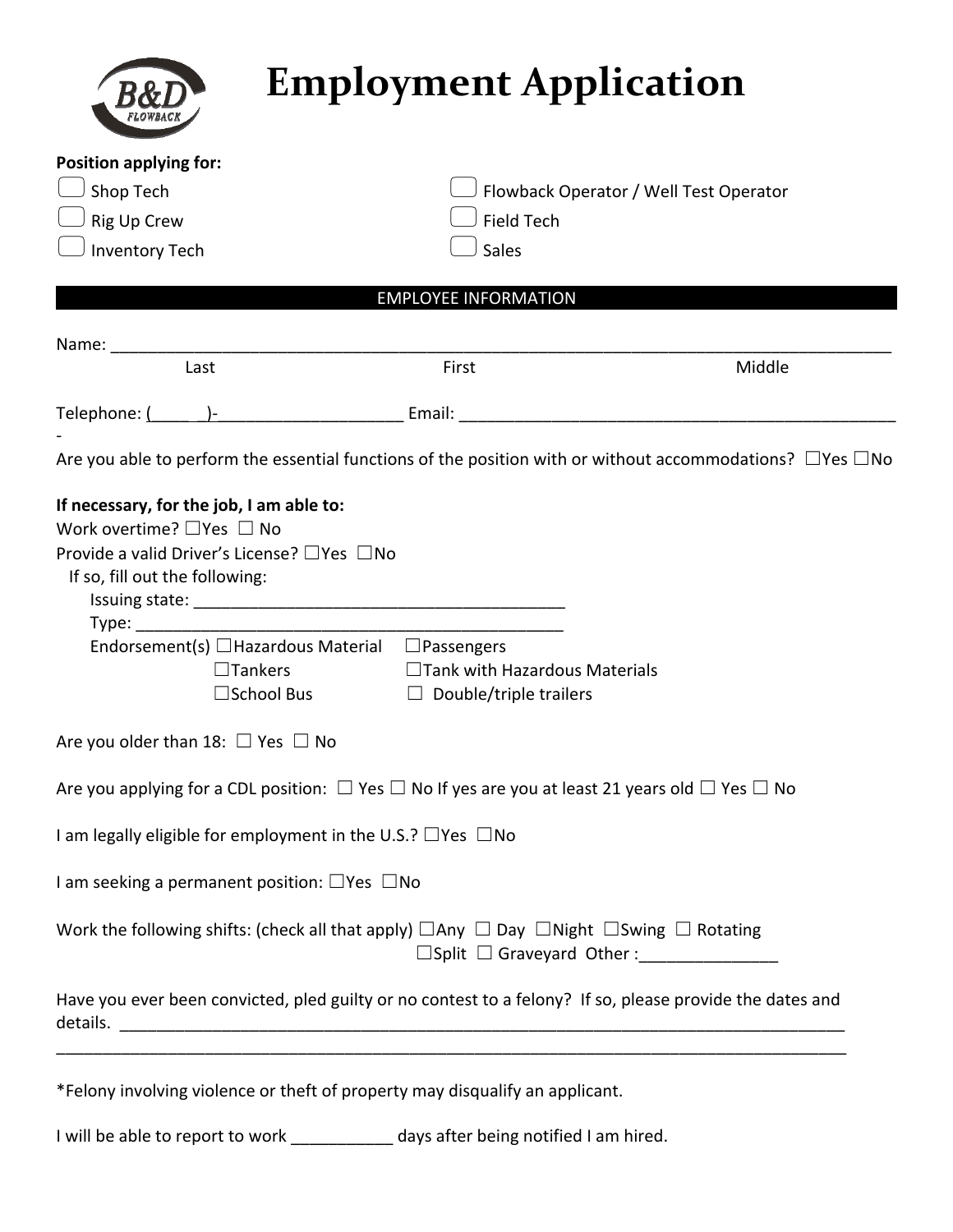# EMPLOYEE HISTORY

List most recent employment first. Include summer or temporary jobs. Be sure all your experiences or employers related to this job are listed here, in the summary following this section or on an extra sheet of paper if necessary. No more than 10 years history recommended.

| Employer name and address: | Position title/duties, skills: |            | <b>Start Date:</b>  |
|----------------------------|--------------------------------|------------|---------------------|
|                            |                                |            | End Date:           |
| Pay:                       |                                |            | Reason for Leaving: |
| Per:                       | Supervisor:                    | Telephone: |                     |
| Employer name and address: | Position title/duties, skills: |            | Start Date:         |
|                            |                                |            | End Date:           |
| Pay:<br>Per:               |                                |            | Reason for Leaving: |
|                            | Supervisor:                    | Telephone: |                     |

| Employer name and address: | Position title/duties, skills: |            | Start Date:         |  |
|----------------------------|--------------------------------|------------|---------------------|--|
|                            |                                |            | End Date:           |  |
| Pay:                       |                                |            | Reason for Leaving: |  |
| Per:                       |                                |            |                     |  |
|                            | Supervisor:                    | Telephone: |                     |  |

| Employer name and address: | Position title/duties, skills: |            | Start Date:         |
|----------------------------|--------------------------------|------------|---------------------|
|                            |                                |            | End Date:           |
| Pay:<br>Per:               |                                |            | Reason for Leaving: |
|                            | Supervisor:                    | Telephone: |                     |

|                    |             | <b>EDUCATION</b> |                |                    |
|--------------------|-------------|------------------|----------------|--------------------|
|                    | Institution | Years completed  | Field of study | Graduate or degree |
| High School        |             |                  |                |                    |
| College/university |             |                  |                |                    |
| Business/technical |             |                  |                |                    |
| Additional         |             |                  |                |                    |

MILITARY

Are you a veteran? □Yes □No Duty/specialized training: